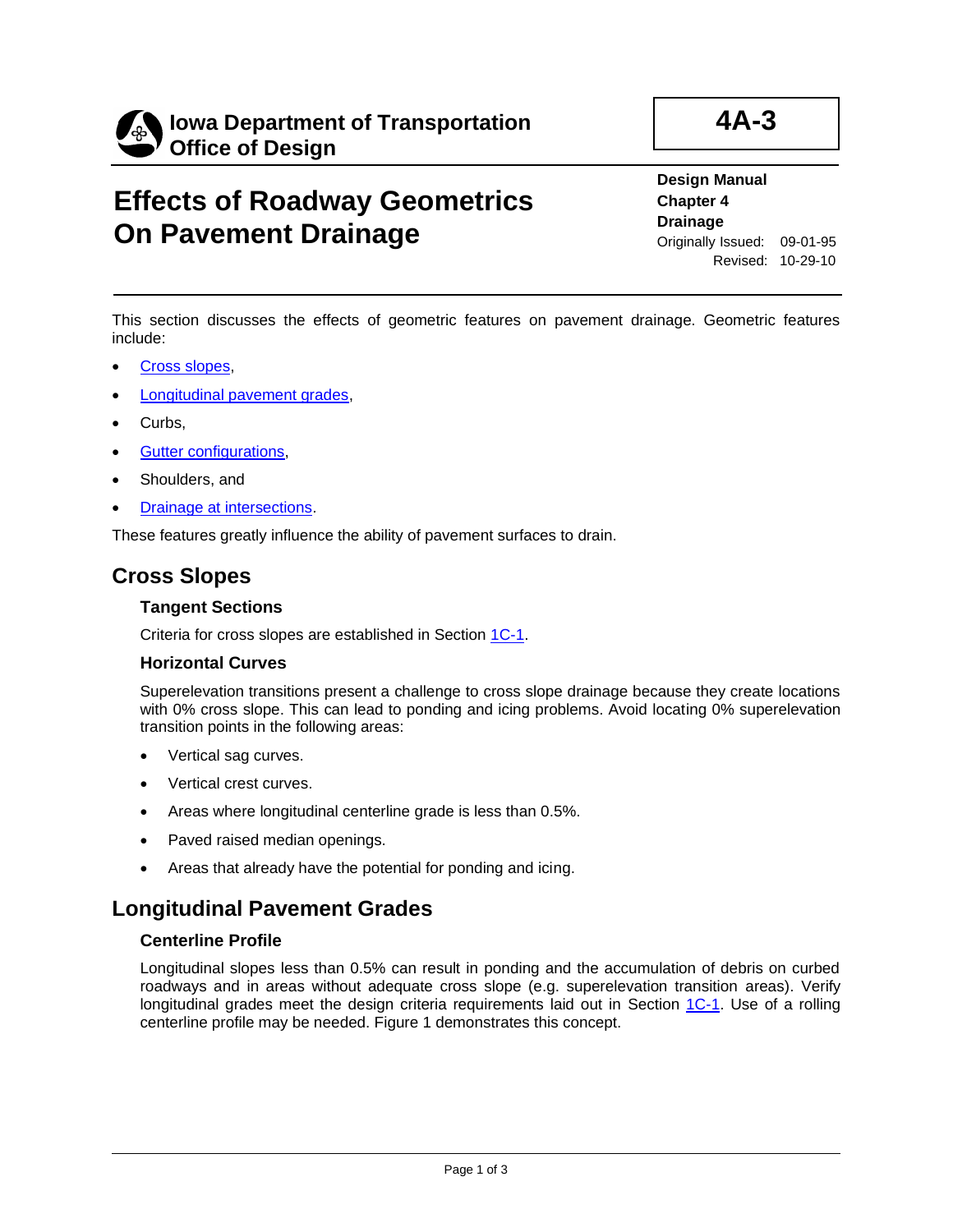

**Figure 1:** Rolling centerline profile.

On bridges a minimum slope gradient (vector sum of cross slope and grade) of 2% is desired. If a grade plus cross slope of 2% cannot be obtained, the designer should work with the Office of Bridges and Structures to find an acceptable solution.

## <span id="page-1-0"></span>**Rolling Gutter Profile**

Widening existing pavement can present a challenge if the existing centerline grade is less than design criteria requirements (refer to Section  $1C-1$ ). To meet the minimum gutter grade in cases such as these, use a rolling gutter profile for the pavement widening. Minimum gutter grades can be maintained by warping the cross slope of the pavement widening to a maximum of 5.0%. See Figure 2 for an example.







For curbed roadways, gutter grades less than 0.3% require the approval of the Design Engineer.

# **Gutters on Vertical Curves**

A long vertical curve or a vertical curve on a flat grade will create a flat area at the crest or sag. If the flat area is large enough, water may pond or leave debris in the gutter. To check for this problem, use the following formula.

$$
\frac{L}{A} > 167
$$
 English units 
$$
\frac{L}{A} > 51
$$
 metric units

where: L is the length of the vertical curve in feet (meters).

A is the algebraic difference of the centerline percent grades  $(g_2 - g_1)$ .

### **If L/A is greater than 167 (English units), 51 (metric units)**

Where the centerline grade approaches zero, warp the cross slope similar to the rolling gutter profile (see Figure 2) to maintain a constant gutter grade of 0.3% within 50 feet (15 meters) on either side of the crest or sag (see Figure 3).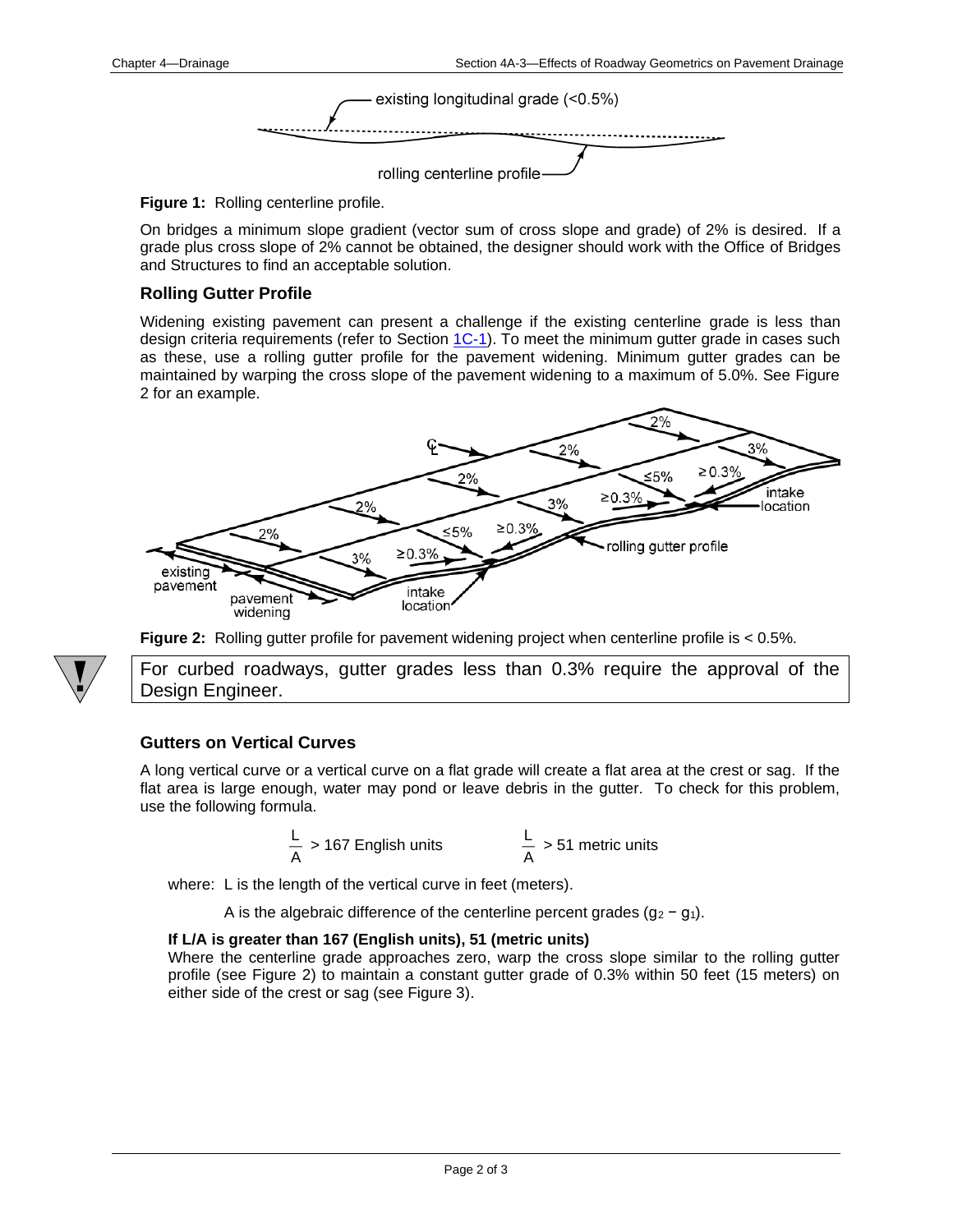

**Figure 3:** Sag vertical curve showing a minimum gutter grade.

### **If L/A is less than 167 (English), 51 (metric)**

No special cross slope warping is necessary because the grade of the gutter should theoretically be steep enough to carry water to the intake.

Check for minimum gutter grades on CREST vertical curves as well as SAG vertical curves. Note: the low point of a taper may not match the low point of the mainline.

## **Location of Vertical Curves**

Make drainage requirements a priority when determining grades. The locations of sag vertical curves can be critical to pavement drainage. For instance, a sag located in the middle of a block may require extra intakes and storm sewer unless it is the natural low spot. On the other hand, a sag located in the middle of an intersection may cause ponding (and potential icing) problems requiring grate intakes and special shaping. Do not locate sags on bridges.

**Quick TIP:** The best locations for sag vertical curve low points may be at the ends of street returns and at locations where intakes are already needed based on spacing or other criteria.

# <span id="page-2-0"></span>**Drainage at Intersections**

Use the following guidelines when designing drainage at intersections:

- Avoid ponding or trapping water during the minor storm design event. Evaluate maximum ponding depth and elevation potential by determining available overland or overstreet flow paths during the major storm design event.
- Design returns so that water will flow toward intakes and away from intersections.
- Do not locate intakes within pedestrian curb ramps.
- Avoid locating intakes within intersection returns.
- Maintain gutter grades at a minimum of 0.3%.
- Maintain drainage away from the center of intersections.